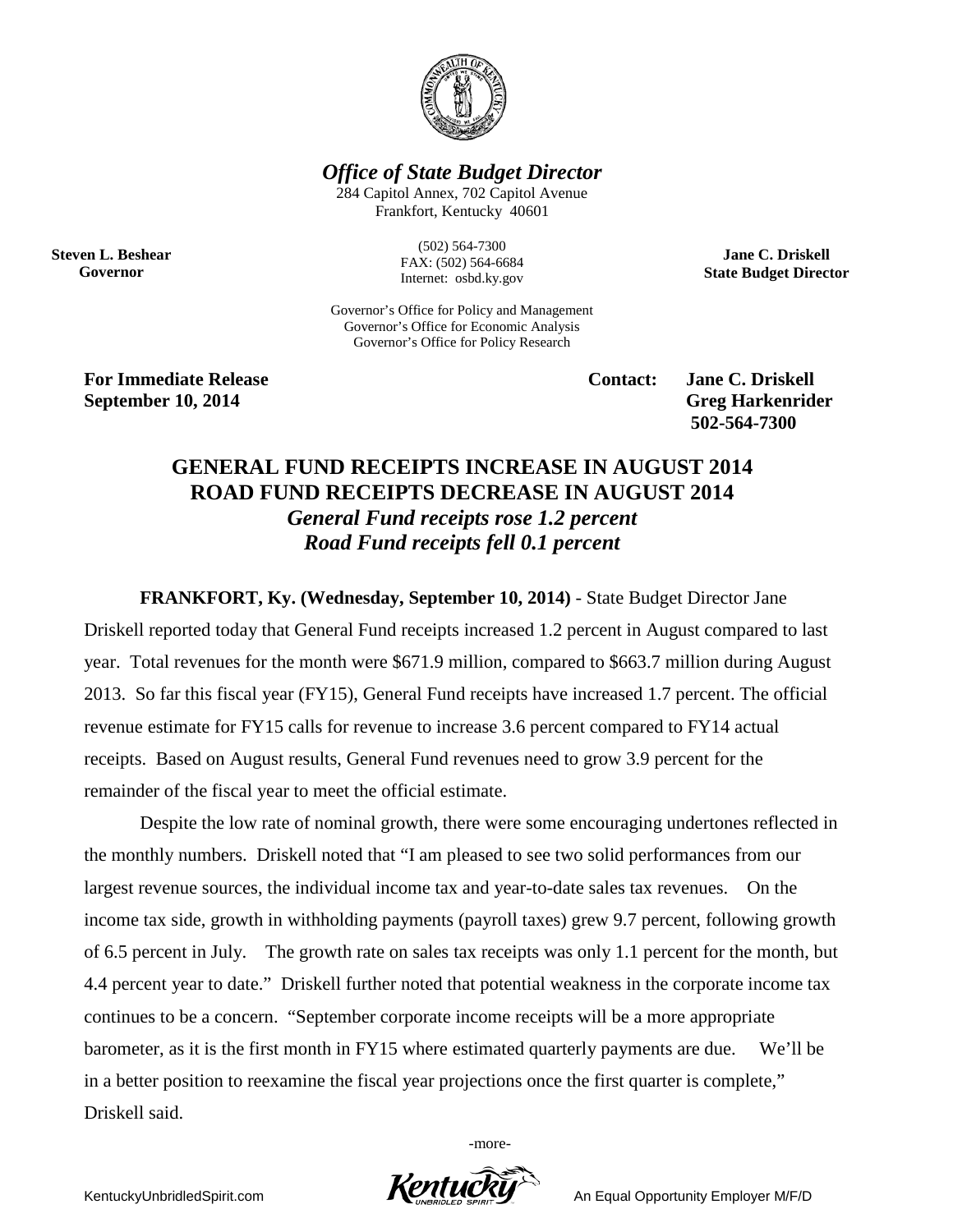Among the major General Fund accounts:

- Individual income taxes increased 9.0 percent almost entirely due to withholding payments. Collections year-to-date are up 7.5 percent.
- Sales tax revenues rose 1.1 percent and have increased 4.4 percent through the first two months of the fiscal year.
- Corporation income tax collections declined \$11.4 million as both declarations and net returns posted declines. Year-to-date receipts have fallen 98.8 percent. Three of the previous four fiscal years have reflected negative corporate income receipts for August.
- Cigarette taxes fell 0.3 percent but have grown 0.9 percent for the year.
- Property taxes grew 30.3 percent (timing issues) but have decreased 7.0 for the fiscal year.
- Coal severance tax collections increased 5.9 percent in August but are down 4.9 percent through the first two months of the year.
- Lottery revenues grew 6.3 percent on the basis of a \$17.0 million dividend payment.

Road Fund revenue fell (slightly) in August with revenues of \$141.1 million. The official Road Fund revenue estimate calls for a 0.9 percent decline in receipts for the entire fiscal year (FY15). Based on year-to-date collections, revenues can decrease 1.5 percent for the remainder of the fiscal year and still meet the estimate.

Among the accounts:

- Motor fuels fell 0.7 percent in August but have increased 0.9 percent for the year.
- Motor vehicle usage collections decreased 0.9 percent for the month but have grown 0.2 percent for the first two months of the fiscal year.
- License and privilege tax fell 4.4 percent.
- Nontax receipts increased \$2.4 million and are up \$2.1 million for the fiscal year.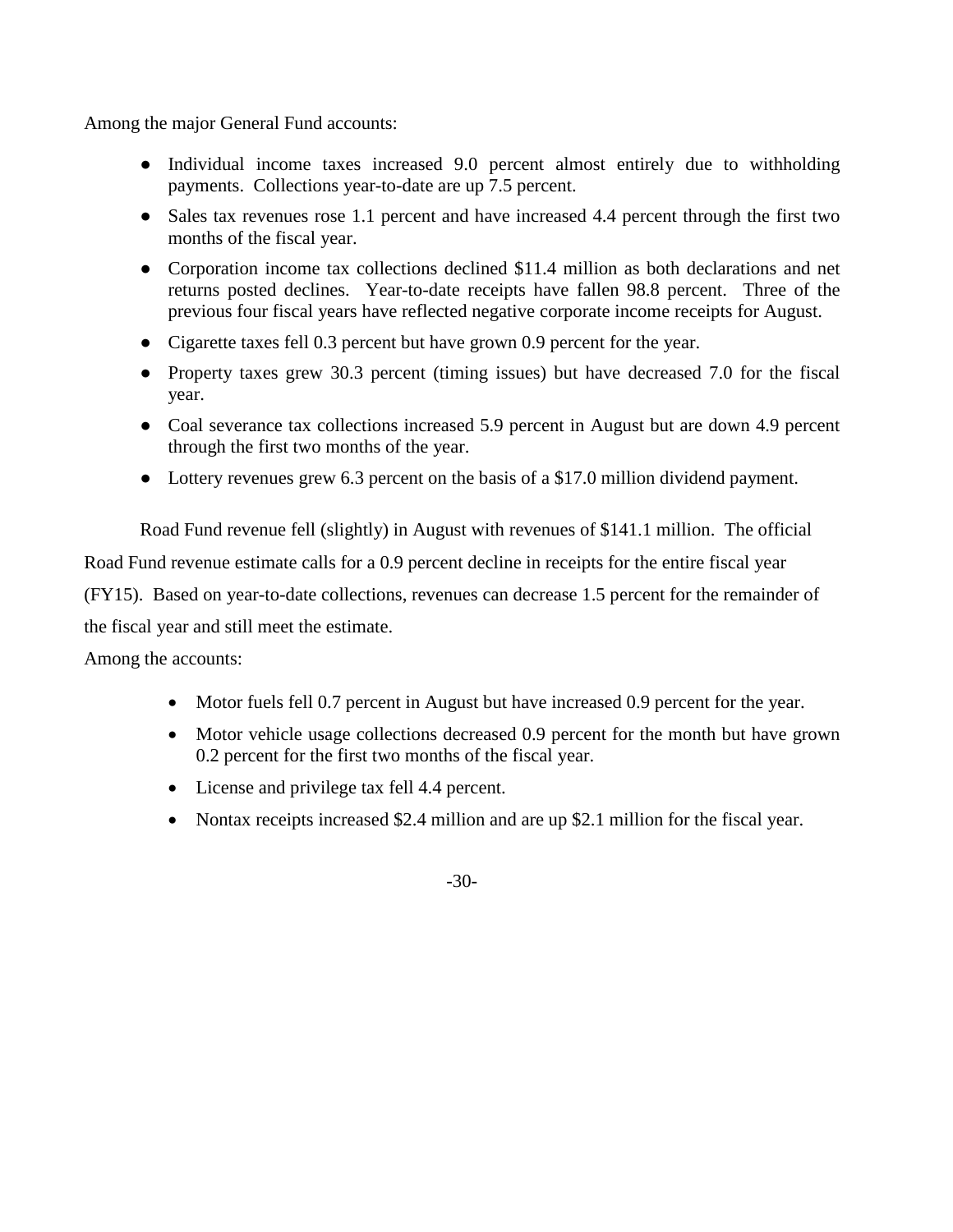## KENTUCKY STATE GOVERNMENT REVENUE 1. GENERAL FUND REVENUE

|                                        | <b>AUGUST</b>  |               |                                   | <b>JULY THROUGH AUGUST</b> |                 |                                          |
|----------------------------------------|----------------|---------------|-----------------------------------|----------------------------|-----------------|------------------------------------------|
|                                        | 2014           | 2013          | % Change                          | FY 2015                    | FY 2014         | % Change                                 |
| <b>TOTAL GENERAL FUND</b>              | \$671,973,625  | \$663,703,532 | 1.2%                              | \$1,377,865,470            | \$1,354,282,273 | 1.7%                                     |
| <b>Tax Receipts</b>                    | \$649,930,658  | \$635,733,141 | 2.2%                              | \$1,319,020,719            | \$1,301,151,217 | 1.4%                                     |
| Sales and Gross Receipts               | \$299,666,200  | \$296,425,312 | 1.1%                              | \$621,045,840              | \$597,453,690   | 3.9%                                     |
| <b>Beer Consumption</b>                | 600,812        | 494,975       | 21.4%                             | 1,150,650                  | 1,091,883       | 5.4%                                     |
| <b>Beer Wholesale</b>                  | 5,448,640      | 5,108,390     | 6.7%                              | 10,844,291                 | 10,711,004      | 1.2%                                     |
| Cigarette                              | 20,691,180     | 20,762,641    | $-0.3%$                           | 40,254,945                 | 39,883,722      | 0.9%                                     |
| <b>Distilled Spirits Case Sales</b>    | 10,123         | 9,992         | 1.3%                              | 22,312                     | 21,157          | 5.5%                                     |
| <b>Distilled Spirits Consumption</b>   | 967,857        | 941,491       | 2.8%                              | 2,130,881                  | 2,045,476       | 4.2%                                     |
| <b>Distilled Spirits Wholesale</b>     | 2,669,306      | 2,542,245     | 5.0%                              | 5,943,685                  | 5,470,420       | 8.7%                                     |
| Insurance Premium                      | 153,583        | 345,161       | $-55.5%$                          | 317,174                    | 350,903         | $-9.6%$                                  |
| Pari-Mutuel                            | 200,041        | 258,180       | $-22.5%$                          | 394,744                    | 623,102         | $-36.6%$                                 |
| Race Track Admission                   | 74,316         | 235           | ---                               | 74,316                     | 77,378          | $-4.0%$                                  |
| Sales and Use                          | 260,476,685    | 257,631,231   | 1.1%                              | 542,941,560                | 520,202,906     | 4.4%                                     |
| <b>Wine Consumption</b>                | 229,421        | 217,916       | 5.3%                              | 493,986                    | 443,692         | 11.3%                                    |
| Wine Wholesale                         | 1,235,423      | 1,139,359     | 8.4%                              | 2,551,503                  | 2,286,349       | 11.6%                                    |
| <b>Telecommunications Tax</b>          | 5,140,356      | 5,091,345     | 1.0%                              | 10,434,476                 | 10,577,875      | $-1.4%$                                  |
| <b>Other Tobacco Products</b>          | 1,768,457      | 1,881,894     | $-6.0%$                           | 3,490,993                  | 3,667,044       | $-4.8%$                                  |
| Floor Stock Tax                        | 0              | 258           | $-100.0\%$                        | 324                        | 780             | $-58.5%$                                 |
| License and Privilege                  | \$27,222,664   | \$26,806,396  | 1.6%                              | \$56,036,579               | \$61,303,261    | $-8.6%$                                  |
| Alc. Bev. License Suspension           | 37,330         | 27,183        | 37.3%                             | 54,130                     | 55,833          | -3.1%                                    |
| Coal Severance                         | 16,923,701     | 15,986,774    | 5.9%                              | 31,822,156                 | 33,468,680      | $-4.9%$                                  |
| <b>Corporation License</b>             | 56,416         | 226,452       | $-75.1%$                          | 78,905                     | 242,143         | $-67.4%$                                 |
| Corporation Organization               | 420            | 0             | ---                               | 4,930                      | 1,580           | 212.0%                                   |
| Occupational Licenses                  | 4,113          | 11,296        | $-63.6%$                          | 37,104                     | 34,795          | 6.6%                                     |
| Oil Production                         | 1,342,785      | 929,493       | 44.5%                             | 2,147,599                  | 1,967,678       | 9.1%                                     |
| Race Track License                     | 95,000         | $\mathbf{0}$  | ---                               | 95,000                     | 95,000          | 0.0%                                     |
| <b>Bank Franchise Tax</b>              | (405, 478)     | (1, 239, 452) | ---                               | (364,980)                  | (1,227,360)     | ---                                      |
| <b>Driver License Fees</b>             | 58,900         | 58,666        | 0.4%                              | 135,680                    | 112,468         | 20.6%                                    |
| <b>Minerals Severance</b>              | 1,376,414      | 1,576,529     | $-12.7%$                          | 2,872,933                  | 2,830,728       | 1.5%                                     |
| <b>Natural Gas Severance</b>           | 719,073        | 2,450,309     | $-70.7%$                          | 2,190,710                  | 3,647,433       | $-39.9%$                                 |
| <b>Limited Liability Entity</b>        | 7,013,989      | 6,779,146     | 3.5%                              | 16,962,412                 | 20,074,283      | $-15.5%$                                 |
| Income                                 | \$291,812,658  | \$286,311,486 | 1.9%                              | \$593,727,164              | \$593,704,909   | 0.0%                                     |
| Corporation                            | (11, 416, 550) | 8,047,163     | $---$                             | 484,963                    | 41,635,071      | $-98.8\%$                                |
| Individual                             | 303,229,208    | 278,264,324   | 9.0%                              | 593,242,201                | 552,069,838     | 7.5%                                     |
| Property                               | \$23,254,292   | \$17,848,500  | 30.3%                             | \$32,861,816               | \$35,325,945    | $-7.0%$                                  |
| <b>Building &amp; Loan Association</b> | 0              | 5,753         |                                   | (498, 150)                 | 5,753           |                                          |
| General - Real                         | (545, 665)     | 40,708        | $\hspace{0.05cm} \dashrightarrow$ | (636, 863)                 | 3,611           | $\hspace{0.05cm} \ldots \hspace{0.05cm}$ |
| General - Tangible                     | 9,713,076      | 9,953,003     | $-2.4%$                           | 18,106,117                 | 19,541,141      | $-7.3%$                                  |
| <b>Omitted &amp; Delinguent</b>        | 3,598,205      | 2,296,022     | 56.7%                             | 968,275                    | 1,082,752       | $-10.6%$                                 |
| <b>Public Service</b>                  | 10,484,128     | 5,552,858     | 88.8%                             | 14,917,732                 | 10,326,711      | 44.5%                                    |
| Other                                  | 4,549          | 155           | 2838.2%                           | 4,705                      | 4,365,976       | $-99.9%$                                 |
| Inheritance                            | \$5,724,508    | \$5,698,153   | 0.5%                              | \$12,142,676               | \$8,675,906     | 40.0%                                    |
| Miscellaneous                          | \$2,250,336    | \$2,643,295   | $-14.9%$                          | \$3,206,643                | \$4,687,506     | $-31.6%$                                 |
| Legal Process                          | 1,271,553      | 1,502,447     | $-15.4%$                          | 2,223,956                  | 2,405,812       | $-7.6%$                                  |
| T. V. A. In Lieu Payments              | 978,784        | 1,140,847     | $-14.2%$                          | 978,784                    | 2,281,694       | $-57.1%$                                 |
| Other                                  | 0              | 0             | $\hspace{0.05cm} \ldots$          | 3,904                      | $\mathbf{0}$    | $\hspace{0.05cm} \ldots \hspace{0.05cm}$ |
| <b>Nontax Receipts</b>                 | \$21,932,111   | \$27,794,084  | $-21.1%$                          | \$58,568,987               | \$52,846,785    | 10.8%                                    |
| <b>Departmental Fees</b>               | 851,252        | 809,943       | 5.1%                              | 2,142,552                  | 2,141,353       | 0.1%                                     |
| PSC Assessment Fee                     | 1,328,170      | 10,324,070    | $-87.1%$                          | 14,670,943                 | 14,007,429      | 4.7%                                     |
| Fines & Forfeitures                    | 1,858,790      | 2,000,675     | $-7.1%$                           | 3,830,115                  | 4,163,904       | $-8.0\%$                                 |
| Income on Investments                  | (64, 819)      | (52, 752)     | ---                               | (99, 101)                  | (64, 759)       |                                          |
| Lottery                                | 17,000,000     | 16,000,000    | 6.3%                              | 33,500,000                 | 32,000,000      | 4.7%                                     |
| Sale of NOx Credits                    | 7,425          | 9,938         | $-25.3%$                          | 10,644                     | 19,625          | $-45.8%$                                 |
| Miscellaneous                          | 951,292        | (1, 297, 789) | $\hspace{0.05cm} \ldots$          | 4,513,834                  | 579,233         | 679.3%                                   |
|                                        |                |               |                                   |                            |                 |                                          |
| <b>Redeposit of State Funds</b>        | \$110,856      | \$176,306     | $-37.1%$                          | 275,765                    | \$284,271       | $-3.0%$                                  |